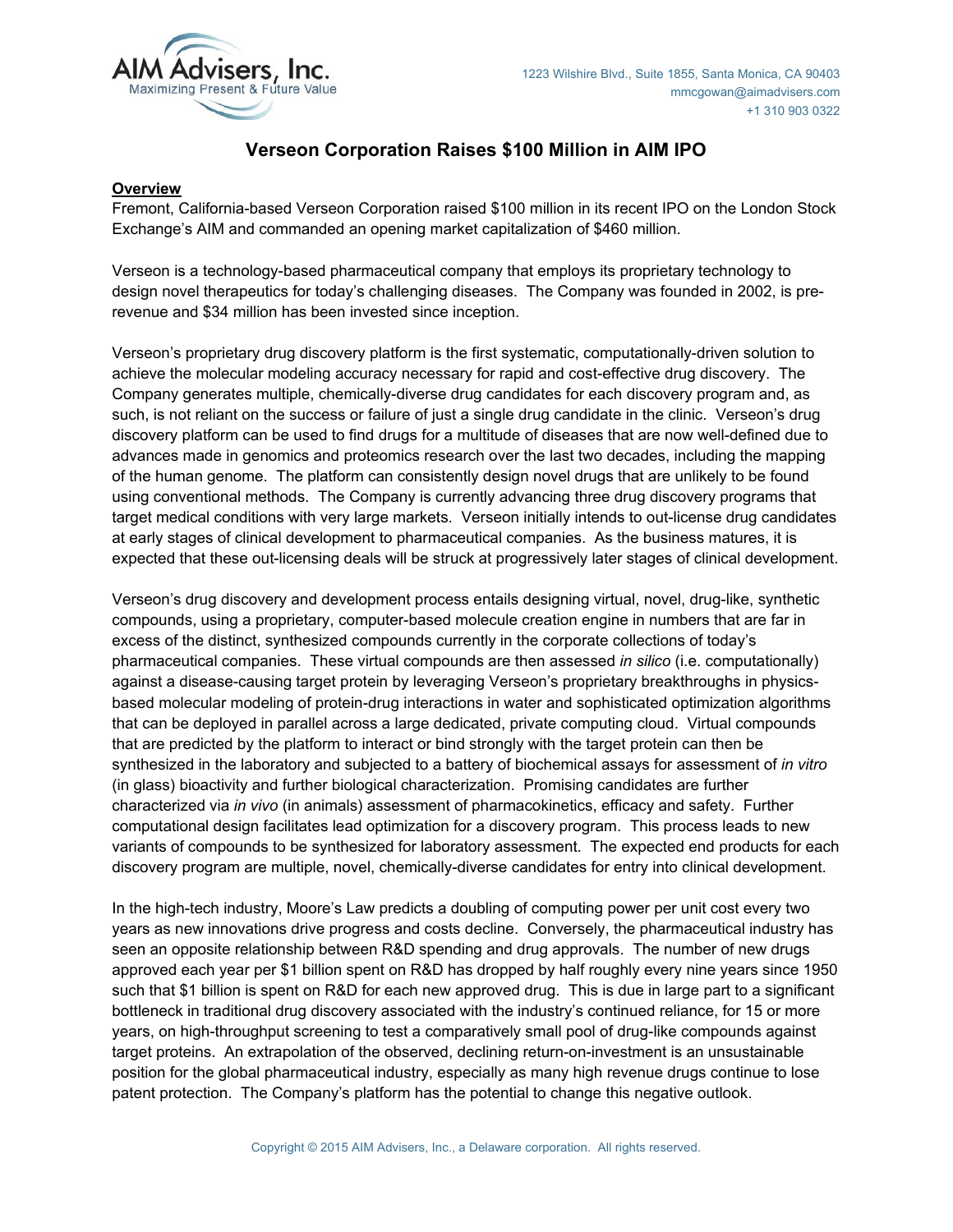

Verseon has used its platform to build its drug portfolio, which comprises three different programs at various stages of discovery and preclinical development; anticoagulation, diabetic macular edema and oncology (solid tumor).

The development of novel anticoagulants (blood thinning drugs) is the Company's most advanced program for the treatment of vascular disorders such as stroke prevention for atrial fibrillation patients, venous thromboembolism, which includes deep vein thrombosis and pulmonary embolism, and acute coronary syndrome. Warfarin has dominated the oral anticoagulant drug market for many decades but shortcomings involving the need for constant monitoring and undesirable drug-drug and drug-food interactions have led to the development of novel oral anticoagulants (NOACs) such as Pradaxa, Xarelto and Eliquis, however these suffer from serious side effects mainly associated with risks of major bleeding. The global market for NOACs in 2013 was \$4 billion and is forecast to grow to \$24 billion by 2019.

Degenerative diseases of the eye, and in particular the development of novel therapeutics for the treatment of diabetic macular edema (DME), is Verseon's second most advanced program. Conventional therapies for DME require injection directly into the eye on a regular basis. Despite this, two therapeutic products, which are injected directly into the eye on a monthly or bi-monthly basis, control the majority of the market. Unlike existing therapies which treat downstream symptoms of DME via anti-angiogenesis (i.e. undesired blood vessel growth), the Company has taken a different approach and is focusing on the development of plasma kallikrein inhibitors that could potentially be delivered via topical eye drops for the local ocular disruption of the kallikrein-kinin system, which is indicated in the DME pathway. Several other companies are also pursuing plasma kallikrein inhibitors for DME treatment, however, unlike Verseon's candidates, these currently still must be administered via injection into the eye. The global market for DME in 2009 was \$3 billion and is forecast to grow to \$7 billion by 2017.

Solid tumor oncology is the Company's third program, which is in the discovery stage, for the development of novel angiogenesis inhibitors (AGIs). AGIs are an important part of oncology treatments for many cancers with a significant share of the oncology market. Conventional AGIs target vascular endothelial growth factor (VEGF) or other growth-related kinases in order to restrict blood flow into a solid tumor, reducing supply of nutrients. These drugs are often combined with other anti-cancer agents in a cancer treatment protocol, however, conventional AGIs have serious side effects, are toxic and frequently fail to prevent cancer progression once cancer cells develop resistance to such treatment. Verseon's drug candidates represent a new class of AGIs that do not inhibit VEGF or other growth-related kinases.

The Company's intellectual property portfolio consists of a combination of patents and trade secrets. Verseon has 10 patent families with issued or pending patents and several more provisional patent application. These patents cover certain methods associated with the Company's technology as well as composition of matter patents covering the Company's new chemical candidates for its current drug programs. Trade secrets form an important part of the Company's strategy to enhance and protect its technological advantage in the industry. Some critical features of the technology will remain trade secrets so that the patent portfolio alone will be insufficient for any competitor to reconstruct Verseon's platform. Additionally, the Company does not plan to license its technology, only the resulting drug molecules, which adds to the difficulties for competitors to copy or reverse-engineer the technology.

Verseon has 15 employees, the majority of whom have advanced degrees and expertise in fields such as mathematics, physics, bioinformatics, molecular modeling, medicinal chemistry, molecular biology, biochemical assay development and the design and implementation of complex mathematical and computational algorithms. The Company outsources the majority of its synthetic chemistry to India.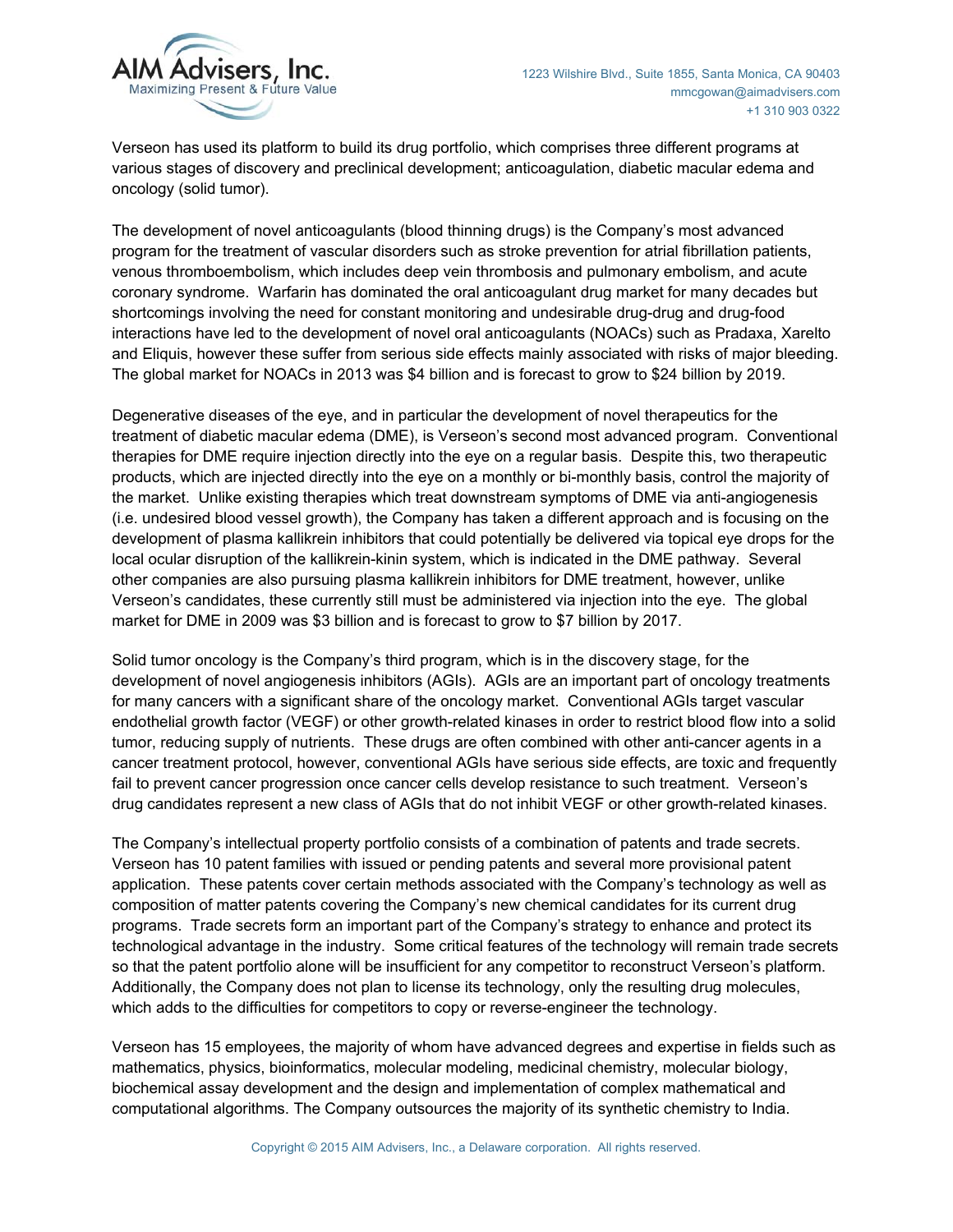

# **Historic Financial Information**

Verseon was founded in 2002 and is pre-revenue. As of the end of 2014, the Company had \$128,000 of assets, \$2.45 million of current liabilities, \$2.02 million of long-term debt and an accumulated deficit of \$33.56 million.

# **Key Listing Metrics**

- x \$100 million gross was raised, \$92.25 million net of offering costs, intended to be used for:
	- $\circ$  Funding current drug programs to the point of out-licensing or progression into the clinic
	- $\circ$  Initiating additional drug programs to further build the Company's pipeline of assets
	- o Continuing development of the Company's proprietary drug discovery platform
	- $\circ$  Building a new supercomputer cluster and expanding laboratory infrastructure
	- o Expanding the Company's intellectual property portfolio
	- $\circ$  Working capital for business development and other general corporate purposes
- Offering costs amounted to 7.75% of the gross capital raised
	- $\circ$  The offering was undertaken on a 'best efforts' basis, as opposed to being underwritten
		- Broking commission of 4%
		- Corporate finance fee of £500,000 (\$760,000)
			- Five-year warrant over 0.35% of the enlarged share capital
				- o Struck at a 30% premium to the IPO price
- Opening market capitalization of \$460 million
- Dilution to existing shareholders of 21.75%
- $\bullet$  Free float of 30.5%

#### **Shareholder Base**

The Company had 111.5 million shares outstanding prior to the AIM IPO, issued 32.6 million new shares for cash in the IPO, issued 5.0 million shares to reestablish a majority stake in the subsidiary that was established as a vehicle to fund the research and development of the Company's anti-coagulation program and issued 0.6 million shares to exchange convertible notes, leaving the Company with 149.7 million shares outstanding. The table below details those who held 3% or more of the Company prior to and after the IPO, along with other holdings that are of interest.

| Shareholder                                                  | Pre-IPO % | Post-IPO %         |
|--------------------------------------------------------------|-----------|--------------------|
| Co-Founder & CEO                                             | 28.27     | 21.061             |
| Co-Founder, COO & CFO                                        | 27.80     | 20.70 <sup>1</sup> |
| Co-Founder & VP, R&D                                         | 16.28     | 12.13 <sup>2</sup> |
| Strategic Investor                                           | 6.00      | 4.47               |
| Director, R&D                                                | 3.13      | 2.33 <sup>2</sup>  |
| <b>Other Historic Investors</b>                              | 18.52     | 13.78 <sup>2</sup> |
| London-based Institution (Investment Trust)                  |           | 10.49              |
| Other New U.K. Investors                                     |           | 8.21               |
| Edinburgh-based Institution (Various Funds)                  |           | 3.05               |
| Former majority holders of one of the Company's subsidiaries |           | 3.36               |
| Former convertible noteholders                               |           | 0.25               |
| <b>Other Directors</b>                                       |           | 0.17 <sup>1</sup>  |
| Totals                                                       | 100.00    | 100.00             |

 <sup>1</sup> Subject to an 18-month lock-in and customary orderly market provisions for a further 12 months.<br><sup>2</sup> Subject to a 12-month lock-in and customary orderly market provisions for a further 12 months.

<sup>&</sup>lt;sup>2</sup> Subject to a 12-month lock-in and customary orderly market provisions for a further 12 months.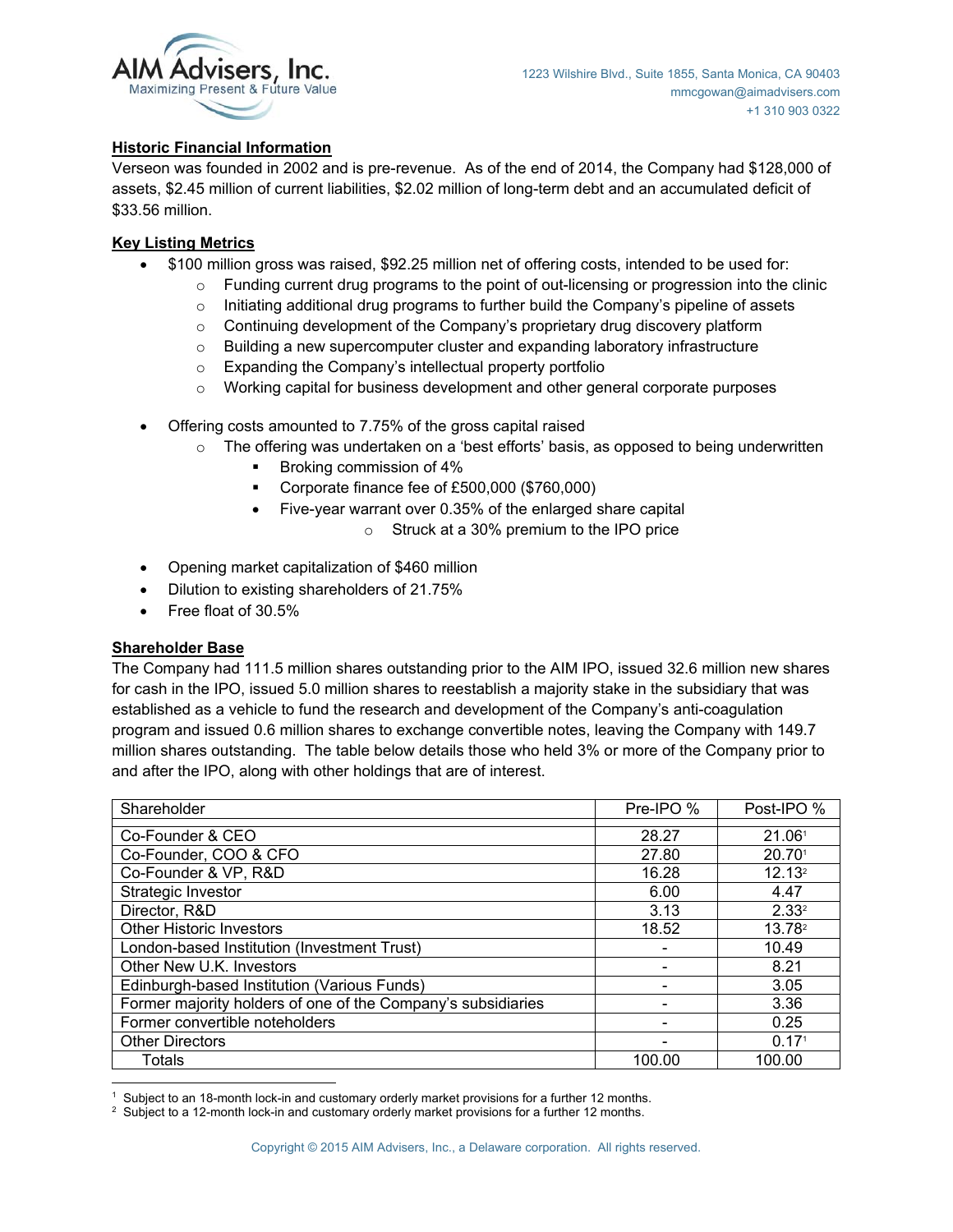

As a result of the AIM IPO, the Company now has an adequate amount of capital to progress the business towards commercial success via out-licensing and/or into the clinic and further build and solidify its platform technology in the market. The new, U.K.-based, blue-chip investors have broadened the shareholder base and provided a substantial amount of patient long-term capital, from whom, if necessary, additional capital can be raised. The Company has adopted a Share Option plan so as to enhance its ability to attract, recruit and retain a talented workforce with equity-based incentives.

## **Board of Directors and Corporate Governance**

The Board consists of two Executive Directors (two of the three Co-Founders), an independent Non-Executive Chairman (NEC) and two independent Non-Executive Directors (NEDs); all with solid resumes and a good blend of complementary experiences and skill sets. The Board is divided into three classes.

Companies listed on AIM are not required to comply with the U.K. Corporate Governance Code published by the Financial Reporting Council, which is mandatory for companies listed on the Main Market of the London Stock Exchange. AIM listed companies typically comply with, and the Company intends, in so far as is practicable given its size, stage-of-development and resources, the main provisions of the Quoted Companies Alliance's Corporate Governance Guidelines for Smaller Quoted Companies. The overarching principle of corporate governance on AIM is to ensure that companies are managed in an efficient, effective and entrepreneurial manner for the benefit of all shareholders over the long term.

Since the Company's Co-Founder & CEO and the Co-Founder, COO & CFO are husband and wife and collectively own 41.76% of the Company, they entered into a Relationship Agreement with the Company. The Relationship Agreement regulates aspects of the continuing relationship between them and the Company to ensure that the Company is capable, at all times, of carrying on its business independently and that any future transactions between them and the Company are conducted at arm's-length and on normal commercial terms.

The Company has established an Audit Committee and a Remuneration Committee but does not believe it is necessary to establish a separate Nominations Committee since all members of the Board would be consulted on the potential appointment of a new Director. The Audit Committee is chaired by one of the NEDs with the other NED and the NEC serving as the other members. The Audit Committee will meet at least three times a year and otherwise as required and meet with the external auditors as necessary. The Remuneration Committee is chaired by one of the NEDs with the NEC serving as the other member. The Remuneration Committee will meet as and when necessary.

#### **Accounting Considerations**

Since the Company is incorporated in Delaware, and did not re-domicile into a European Economic Area country, which includes the U.K., they chose to report using U.S. GAAP. Since all of the Company's expenses are in U.S. Dollars, the U.S. Dollar is the functional currency and was also chosen as the reporting currency.

The U.K. Member Firm of an international accountancy network acted as Auditor and Reporting Accountant. Since the Company's annual audited financial statements were more than nine months old, unaudited, comparative, stub period financials were required. In this case, stub period financials were provided to and for the nine months ended September 30<sup>th</sup>.

An unaudited pro forma statement of net assets is never required in connection with an AIM IPO, however, one was provided in this instance, although the effect of the net proceeds from the IPO on the net assets of the Company is quite obvious.